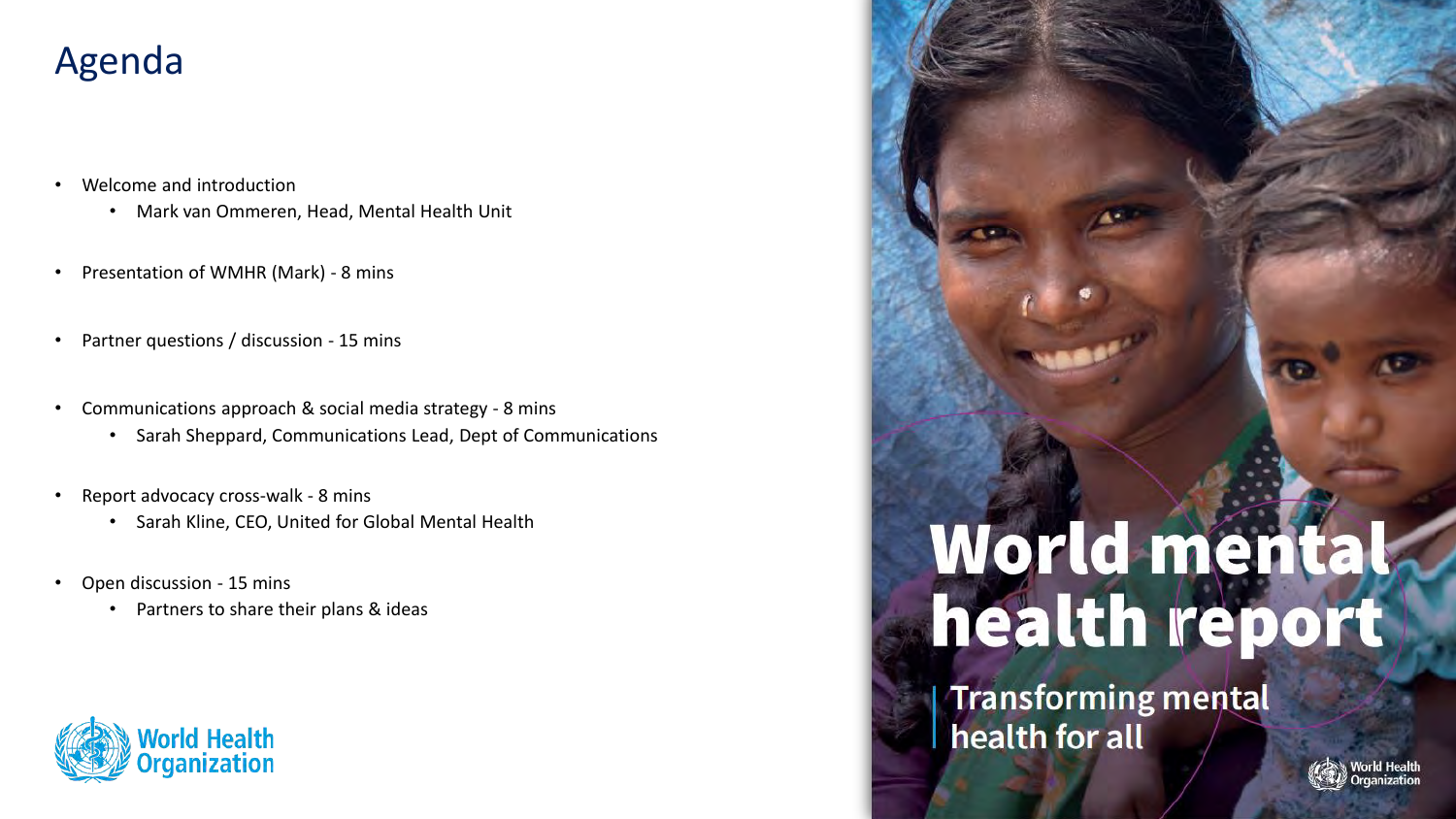#### Communications timeline *World Mental Health Report –Transforming Mental Health For All*

| June                                |                          |                                                       |                                                    |                                                |
|-------------------------------------|--------------------------|-------------------------------------------------------|----------------------------------------------------|------------------------------------------------|
|                                     |                          |                                                       |                                                    |                                                |
| Select journal<br><i>interviews</i> | 8 Partner briefing       | From 15 social media kit &<br>visuals to partners via | 17 WHO press release &<br>report publication 00.01 | 20 Facebook Community<br>Leaders event to mark |
|                                     | 10 Media week ahead -    | CANTO - will upload some                              | <b>CEST</b>                                        | report launch with Ken                         |
| Select media                        | embargoed report offered | before that such as the                               |                                                    | Carswell                                       |
| notification                        |                          | partner tile                                          | 17 Social media activation                         |                                                |
|                                     | 14 Palais briefing       |                                                       |                                                    | $w/c$ 24 WHO science in 5                      |
|                                     |                          |                                                       | 17 Webinar with UN                                 | Q&A style interview with                       |
|                                     |                          |                                                       | language translation                               | Mark van Ommeren                               |
|                                     |                          |                                                       |                                                    |                                                |

- *Media interviews*
- *Regional launches*
- *Continuing social media*
- *Partner activity*
- *WHO Foundation blog for private sector engagement*

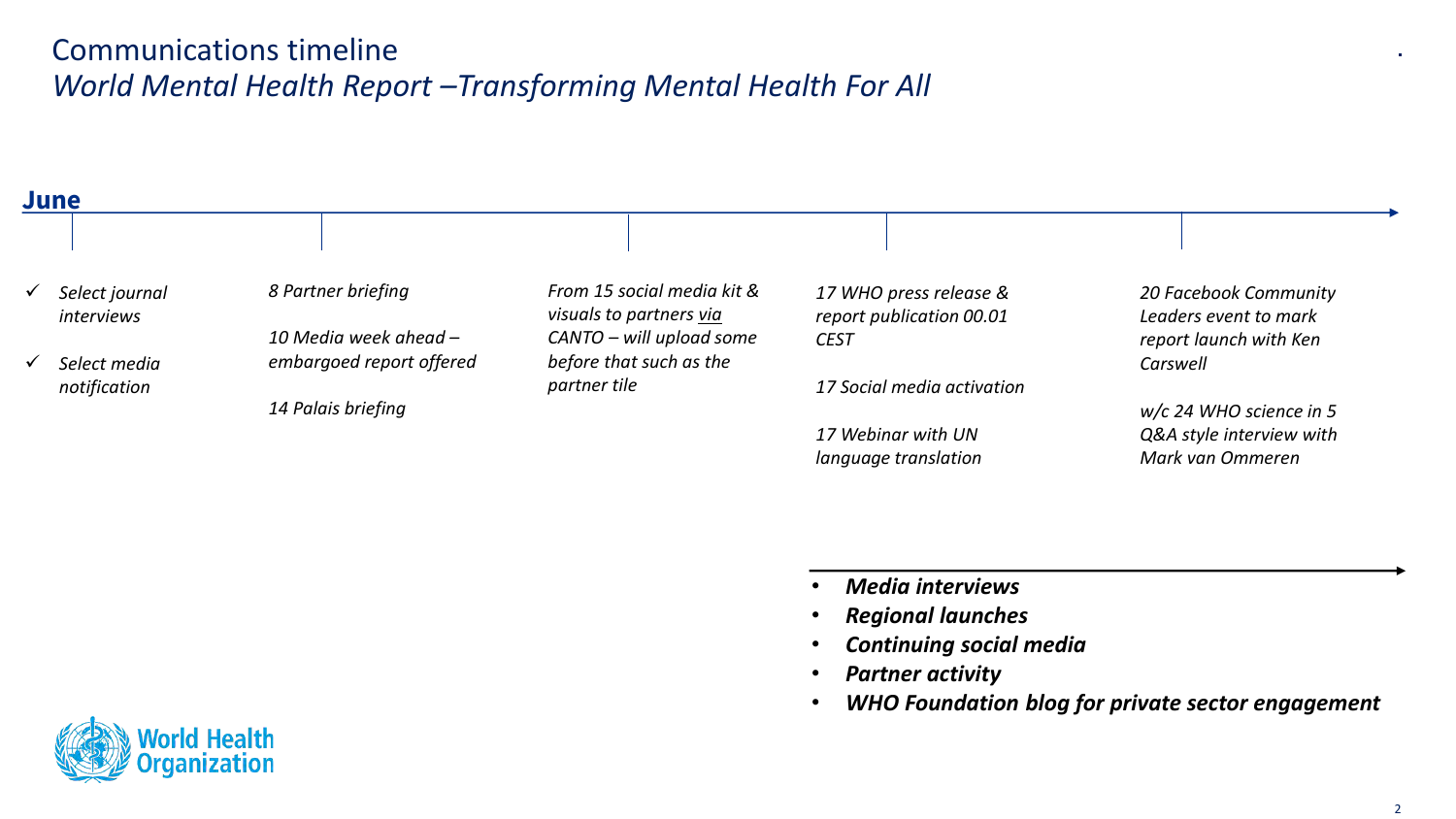#### World Mental Health Report –Transforming Mental Health For All *webinar, 17 June, 14.00 – 15.30 CEST*

#### *moderated by Claudia Hammond - Broadcaster and Writer on Mental Health*

| <b>Time (CET)</b> | <b>Speaker</b>                                                                                 |  |  |
|-------------------|------------------------------------------------------------------------------------------------|--|--|
| 14.05             | Ms Enoch Li - Person with lived experience                                                     |  |  |
| 14.10             | Dr Tedros Adhanom Ghebreyesus - Director-General, World Health Organization                    |  |  |
| 14.14             | HE Mr Alberto Fernández – President, Republic of Argentina                                     |  |  |
| 14.19             | Ms Juliana Velasquez - Singer and Performer                                                    |  |  |
| 14.29             | HE Mr António Guterres - Secretary-General, United Nations                                     |  |  |
| 14.34             | Mr Andrew Little - Minister of Health, New Zealand                                             |  |  |
| 14.39             | Ms Dévora Kestel - Director of the Department of Mental Health and Substance Use, World Health |  |  |
|                   | Organization                                                                                   |  |  |
| 14.56             | Dr Ahmed Hankir - Person with lived experience and psychiatrist                                |  |  |
| 15.00             | Mr Biørg Sandkjær - State Secretary of International Development, Norway                       |  |  |
| 15.05             | HE Mrs Neo Jane Masisi - First Lady, Republic of Botswana                                      |  |  |
| 15.10             | Youth speaker (TBC)                                                                            |  |  |

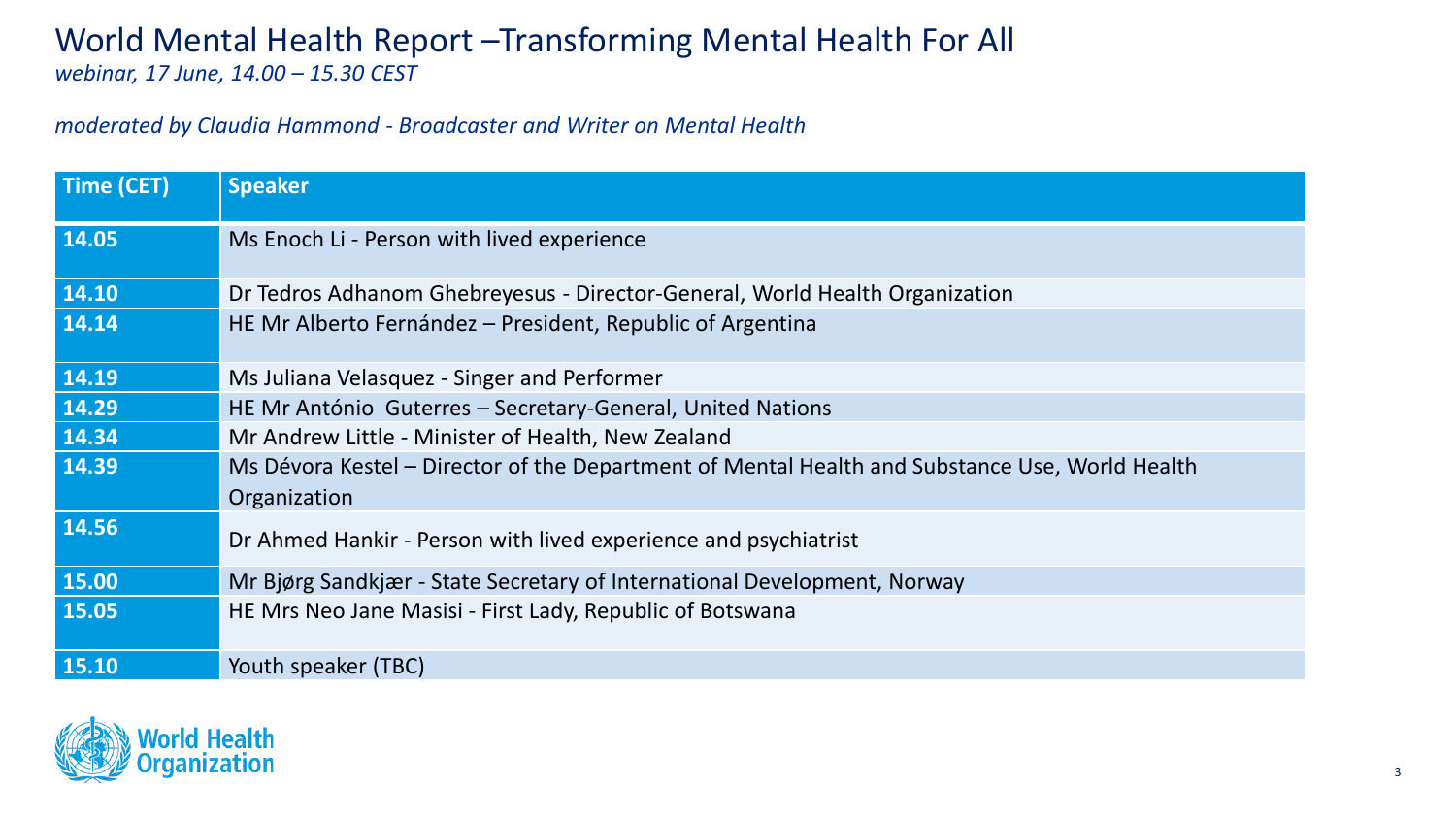# WMHR *– materials to support advocacy 1*

- CANTO link with all materials
- Press release
- [World Mental Health Report](https://www.who.int/publications/i/item/9789240049338)
	- Exec summaries on all UN languages
	- Website version not just a pdf document
- Messages
	- Overarching & per chapter
	- Quotable quotes by chapter
	- Paragraph describing the report for your newsletters / websites

# World mental health report

**Transforming mental** health for all

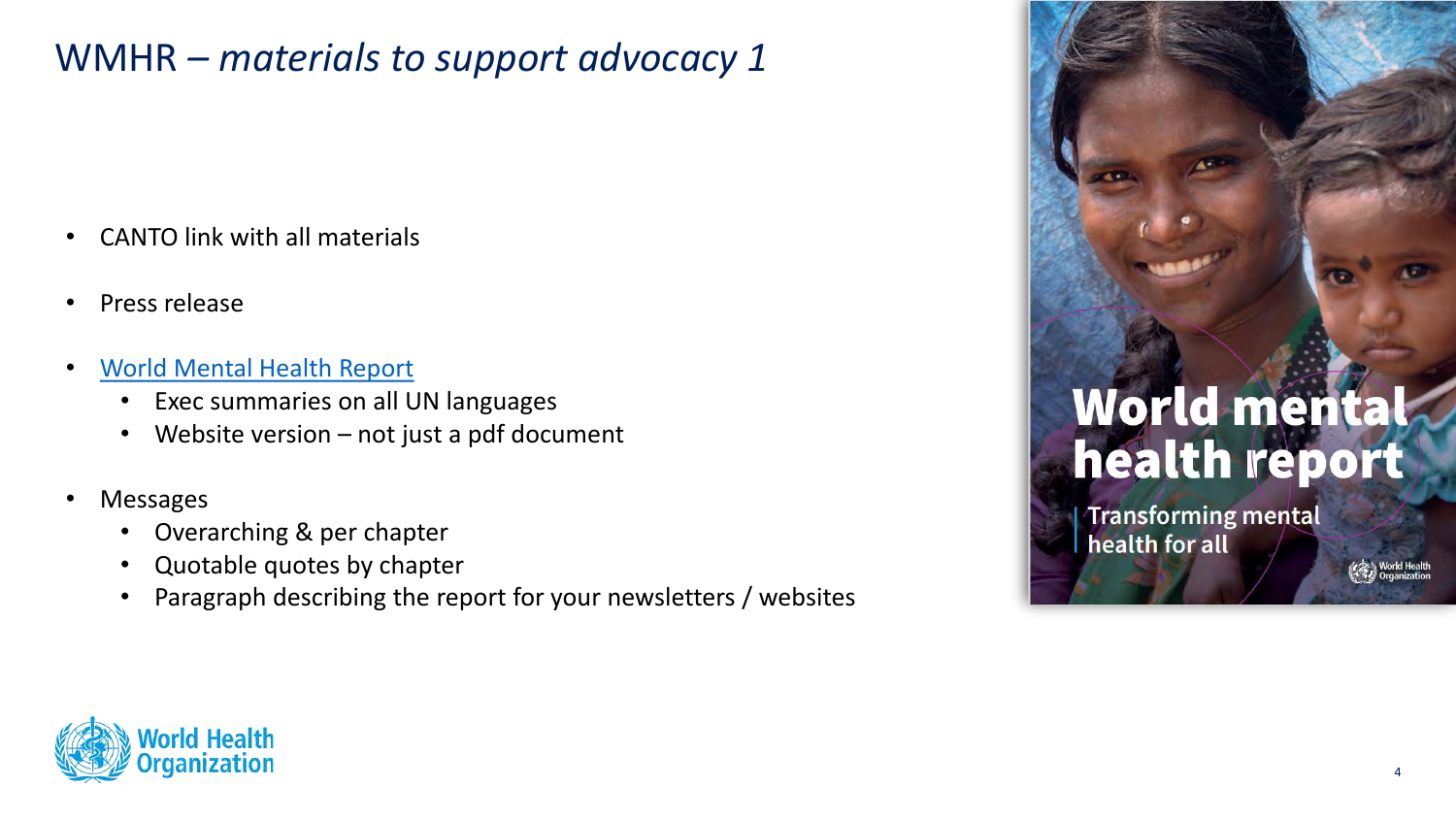## WMHR *– materials to support advocacy 2*

Social Media content

- 8 People with lived experience (static & video for social media)
- 6 country case studies (Pakistan, Turkey, Sri Lanka, Brazil, Singapore, Uganda & Zambia)
- Partner template
- Report facts & data

**#WorldMentalHealthReport**



**Transforming mental** health for all

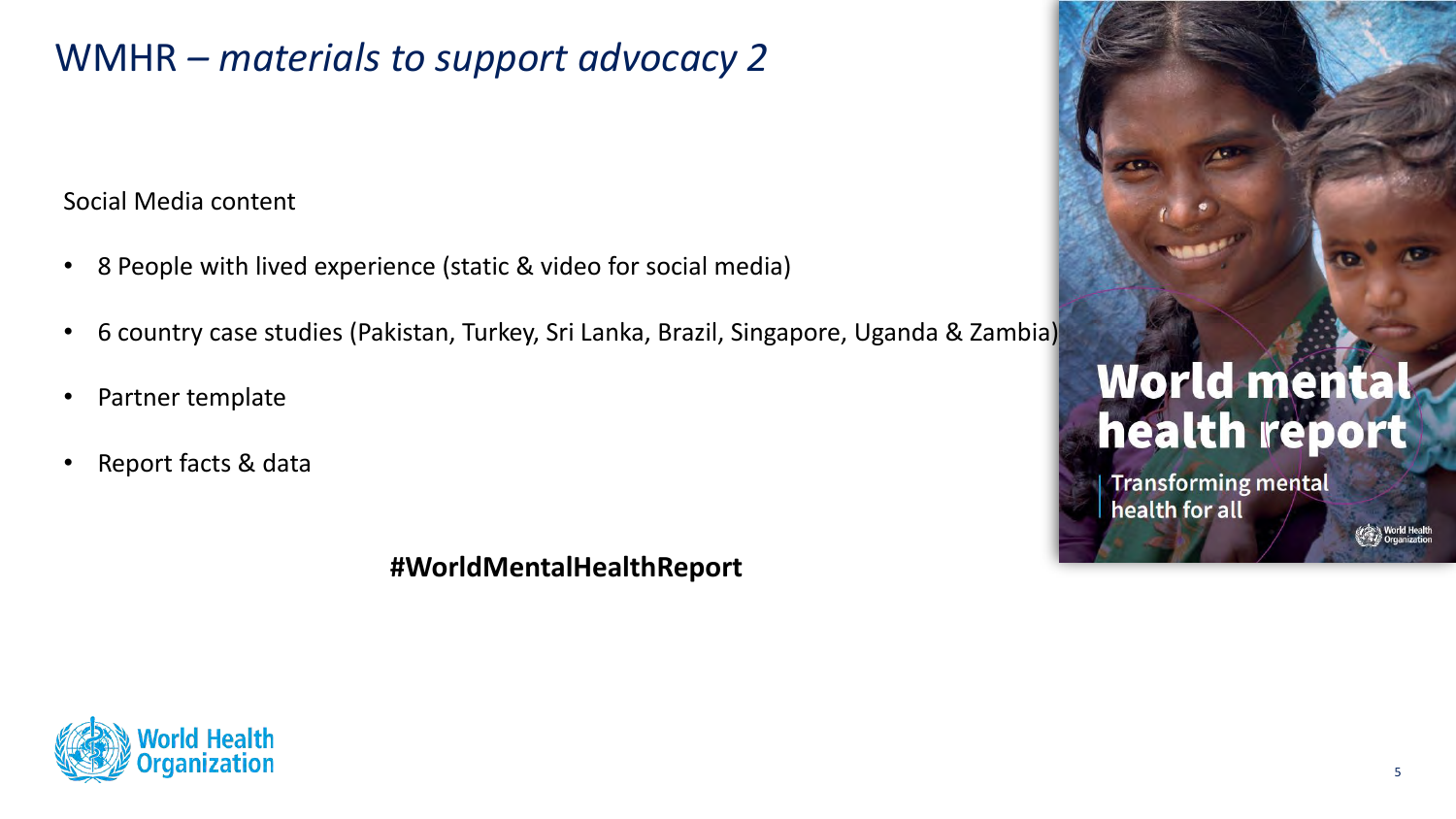

**World Health<br>Organization** 

*From the report – 6 PWLE case studies for social & web (carousel & standalone)*

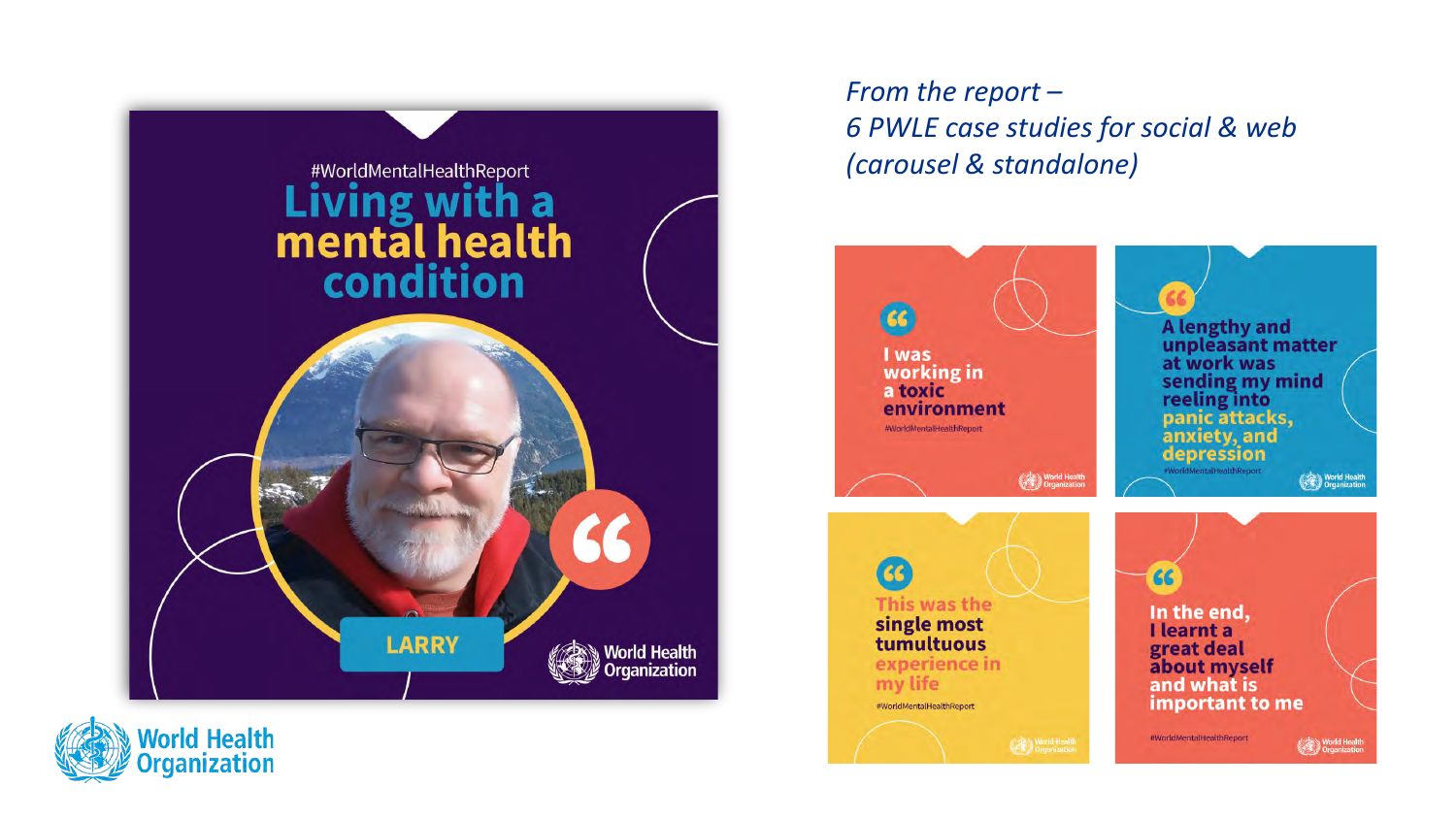

*Message template for partners*

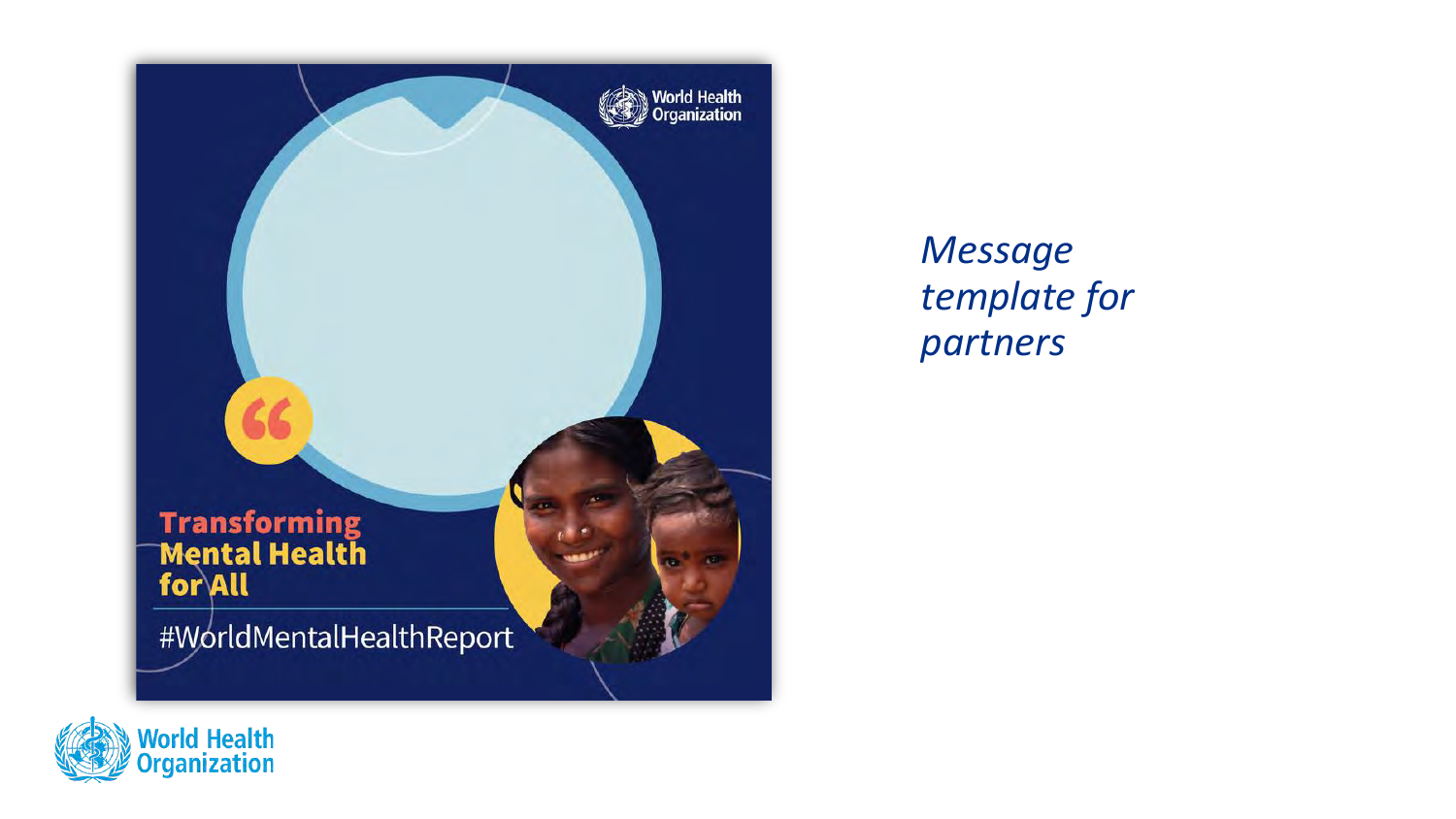

*From the report – facts & data (carousel & standalone)*

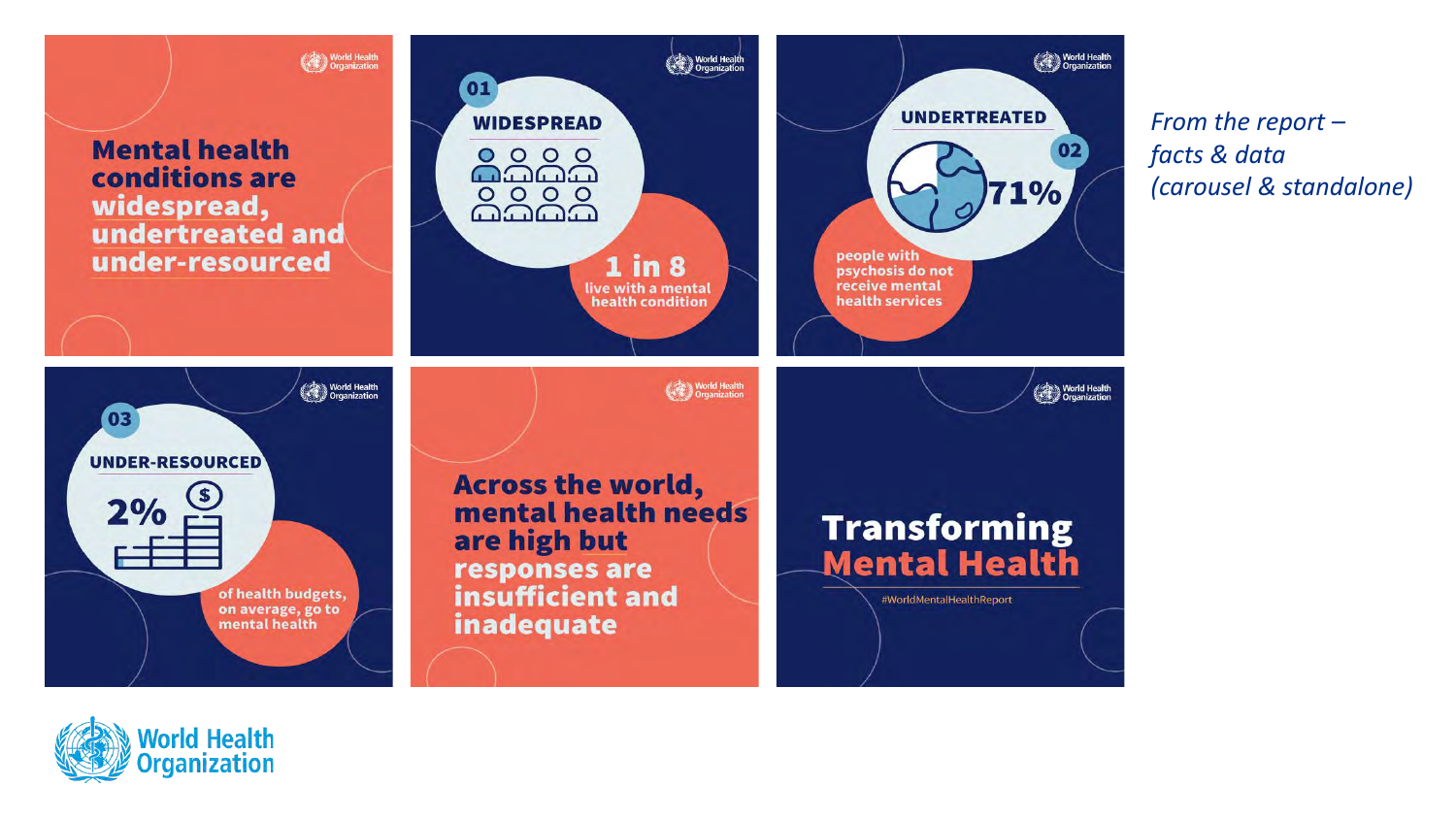*From the report – 6 country case studies*

*Pakistan Turkey Sri Lanka Brazil Singapore Uganda & Zambia*